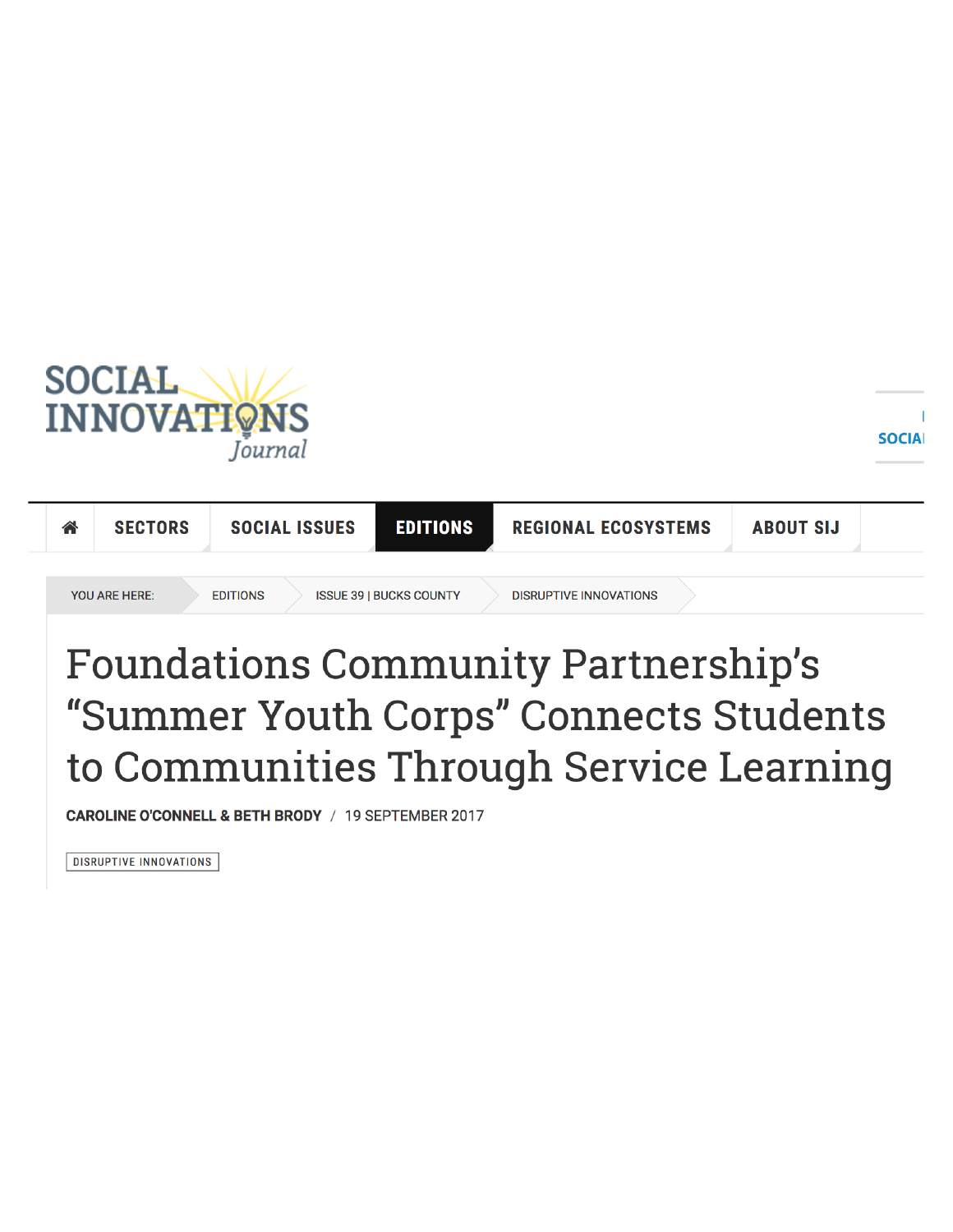## **Foundations Community Partnership's "Summer Youth Corps" Connects Students to Communities Through Service Learning**

Foundations Community Partnership's (FCP) Summer Youth Corps is much more than a typical summer internship. Launched in 2008, the program melds community service, non-profit collaboration, academics, and experiential education for college students returning to Bucks County for the summer. Since FCP's inception as a philanthropic grant-making foundation, the Summer Youth Corps has become an integral part of its mission to support the behavioral health and human service needs of children and young adults in Bucks County.

As described by the National Commission on Service Learning, "service learning combines service objectives with the intent that the activity changes both the recipient and the provider of the service … by combining service tasks with structured learning opportunities that link the tasks to self-reflection, self-discovery, and the acquisition and comprehension of values, skills and knowledge content."<sup>1</sup> It differs from volunteerism in that it ties service with study, providing a framework for learning through direct involvement in the community. In the Summer Youth Corps, student interns spend 10 weeks becoming vital working members of human service organizations throughout Bucks County, with a portion of every week "in the classroom" with their summer cohort.

The 10-week, 400-hour program is comprised of orientation sessions, service at a nonprofit host agency, and academic and training activities supervised by a licensed psychologist, a graduate-level field supervisor, and an associate professor at Bucks County Community College. The academic portion of the program includes goal setting, journaling, research, a final paper and presentation.

Before beginning their service period in the non-profit organizations, interns participate in instruction on child abuse reporting requirements, working with special needs children, cultural diversity training, and physical disability sensitivity training. FCP also provides agencies with the thorough human resources documentation necessary for interns to work with client populations immediately. "FCP's goal is to have the interns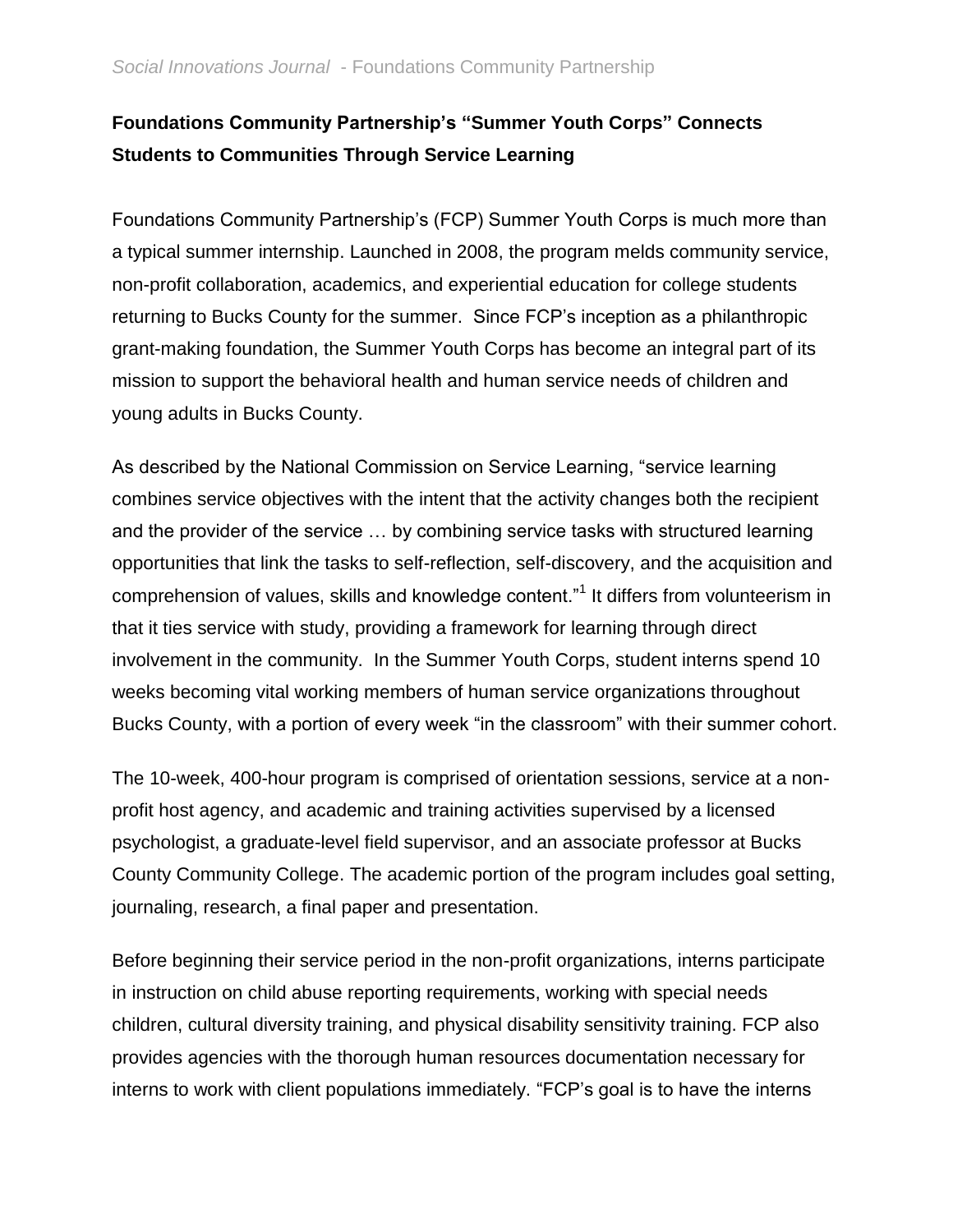fully vetted and prepared to assist their agencies from day one," explains Ron Bernstein, Executive Director of FCP. The interns' salary is also provided by the foundation, making the trained interns an incredible asset to the nonprofit agencies.

"The Summer Youth Corp program is a win-win-win scenario," says Mandy Mundy, Director of Education for NOVA (Network of Victim's Assistance), a long-time host agency. "Bucks County nonprofits benefit from smart interns, the interns benefit by gaining work experience and exposure to the real world, and FCP benefits by continuing to support local nonprofits – all in all working to make Bucks County a strong community. We couldn't have accomplished dozens of projects over the years without interns working through the Summer Youth Corps."

Colleen Brink, Volunteer & Outreach Director for Habitat for Humanity Bucks County, notes "Our current Summer Youth Corps intern is majoring in Business Marketing and has been able to apply her knowledge in a real world situation with us. The results are increased outreach efforts which have helped us grow our volunteer engagement."

The YWCA Bucks County has hosted interns since the program's inception. "Each year, we look forward to interviewing and matching potential students with the mission and goals of the YWCA," says Kristin Chapin, Associate Director. "It is amazing to see the personal growth that the students experience, and the connections made with the organization that extend beyond the 10-week program."

While County nonprofits benefit from bright, motivated students on staff, the interns have a unique opportunity to learn about themselves and others, and the needs and strengths in their communities while serving mission-driven organizations. In addition to engaging in a "summer of service" and earning a paycheck, student interns also earn college credit through a partnership with Bucks County Community College.

"Through our relationship with Bucks County Community College, we are able to offer the full service-learning experience, where students help solve community problems and achieve real objectives for children, youth and families in our community while earning college credits," says Dan Weldon, Ed.D., a Licensed Psychologist and Senior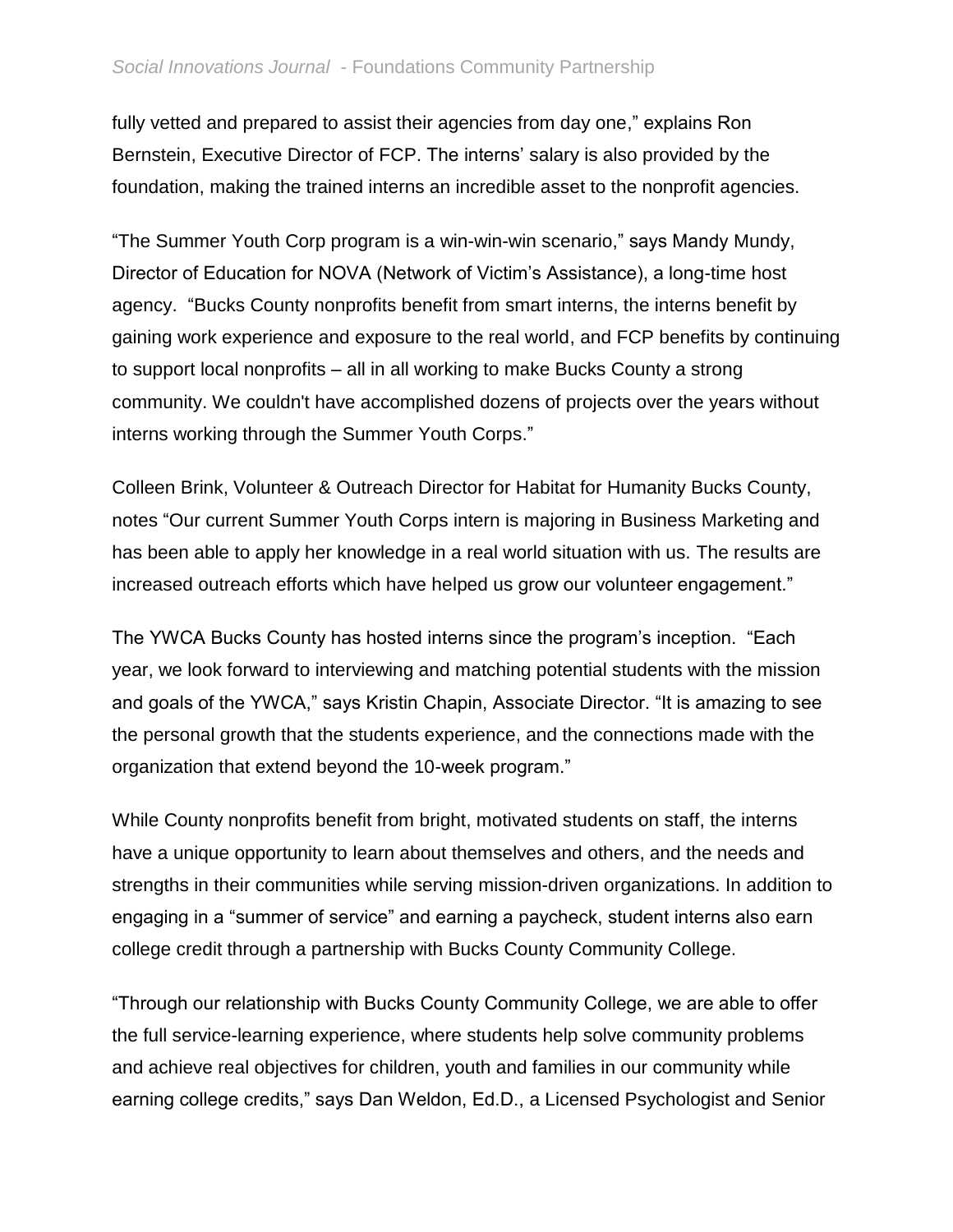Consultant for Program and Educational Services for Foundations Community Partnership who worked collaboratively with Bucks County Community College to develop a curriculum for the Summer Youth Corps.

"The Summer Youth Corp program creates a synergistic connection between students and organizations which, in turn, accelerates community development and helps to keep Bucks County such an outstanding place to work and live," says Deborah Sedik, Associate Professor, Psychology, Bucks County Community College.

Focusing on non-profit human service agencies providing services to children, youth and families in Bucks County, the Summer Youth Corps is a game-changer for college students looking for meaningful work.

"Not only do local non-profit agencies benefit from having highly qualified students assisting their organizations, but the students are also gaining significant work experience with organizations that are really making a difference in the community," says Bernstein.

Students enrolled in colleges all over the nation and in numerous majors participate in the Summer Youth Corps. The 2017 cohort includes interns studying Human Development and Family Studies, Political Science, Nursing, Gender Studies, Engineering, and Speech Therapy at colleges such as Purdue University, Temple, University of Pennsylvania, Penn State, and Vanderbilt.

Non-profit host agencies participating in FCP's Summer Youth Corps represent a variety of human service organizations: Ridgecrest, which serves medically fragile children with developmental disabilities; Libertae, an organization that helps both single women and mothers with children recover from addiction using gender-responsive treatment; Network of Victim Assistance (NOVA), which supports, counsels and empowers victims of sexual assault and other serious crimes in Bucks County; and the Cancer Support Community Greater Philadelphia, which provides free social and emotional support programs to men, women and children with a cancer diagnosis, who have a loved one with cancer, or who have lost someone to cancer.